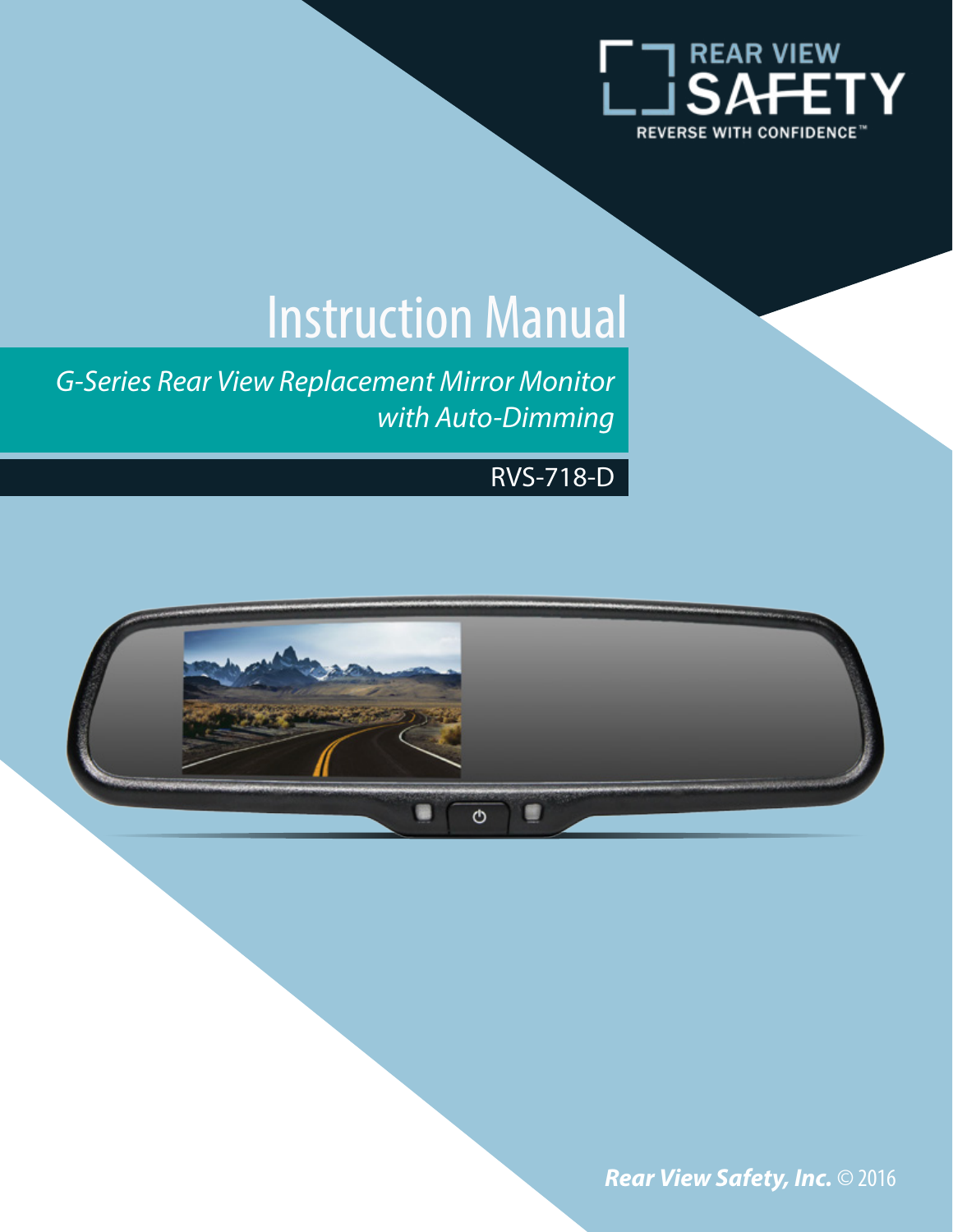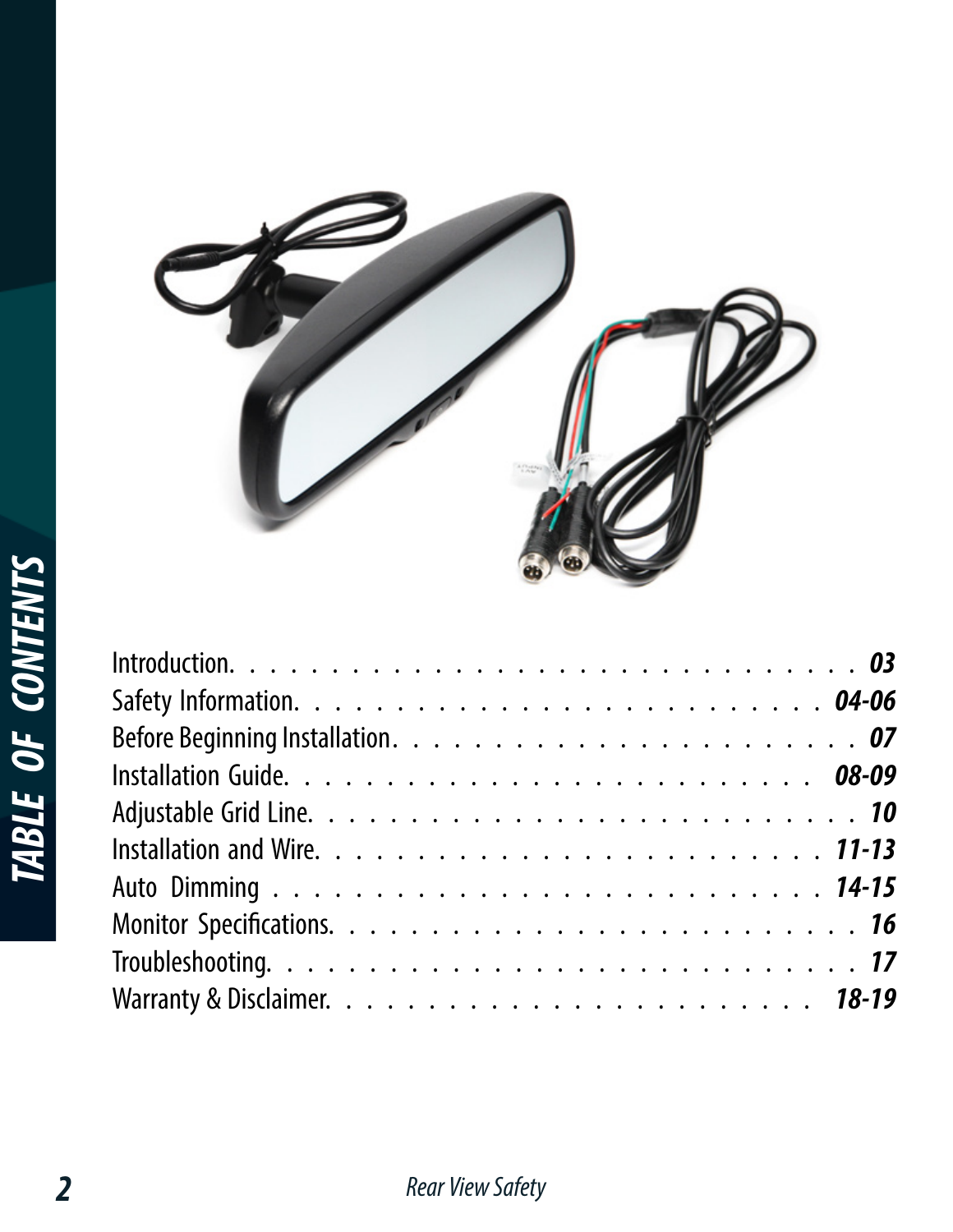*Please read all of the installation instructions carefully before installing the product. Improper installation will void manufacturer's warranty.*

# *Congratulations* on purchasing a Rear View Backup Camera System!

## With this manual you will be able to properly install and operate the unit.

The Backup Camera System is intended to be installed as a supplement aid to your standard rear view mirror that already exists in your vehicle. The Backup Camera System should not be used as a substitute for the standard rear view mirror or for any other mirror that exists in your vehicle.

In some jurisdictions, it is unlawful for a person to drive a motor vehicle equipped with a TV viewer or screen located forward of the back of the driver's seat or in any location that is visible, directly or indirectly, to the driver while operating the vehicle.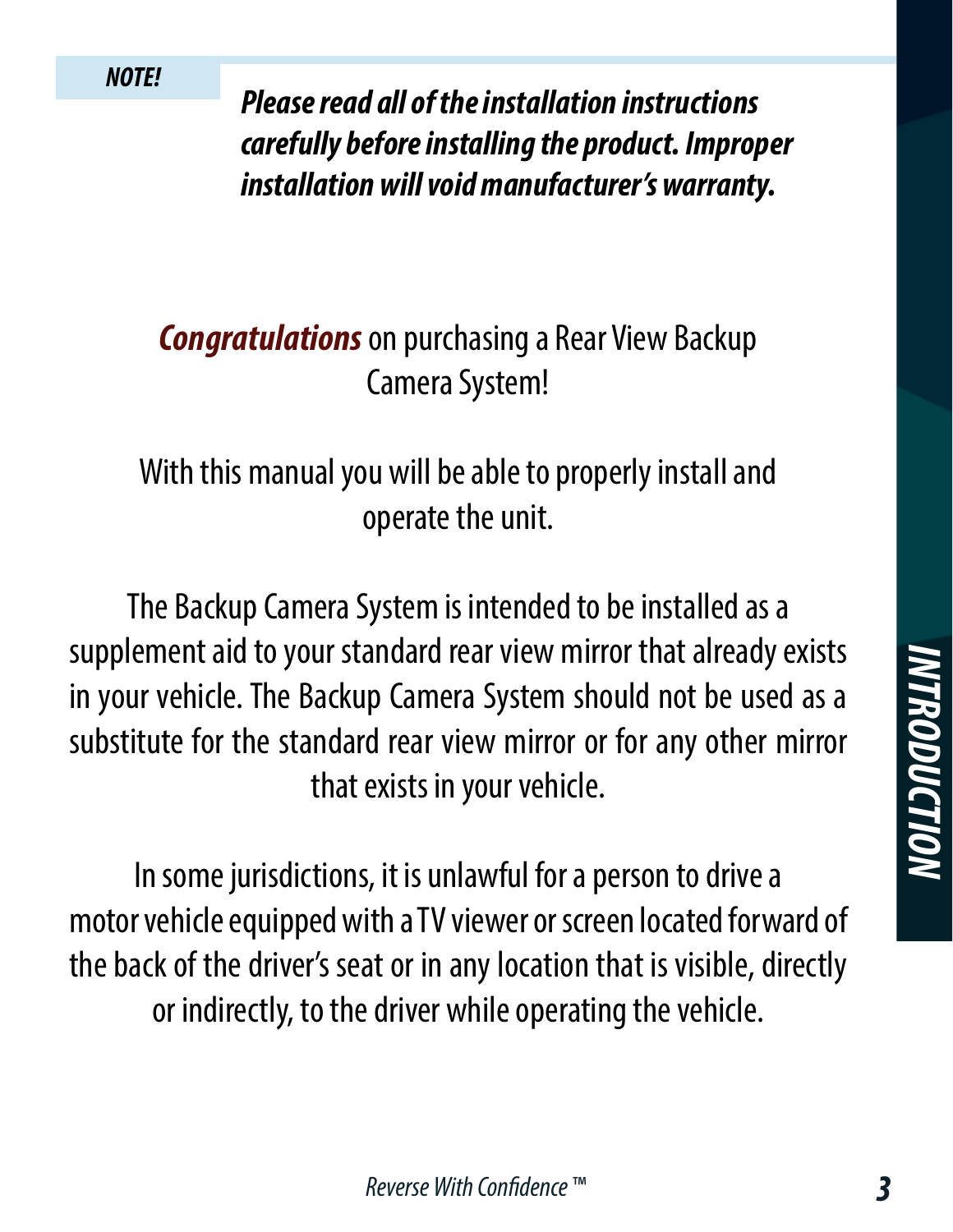Please read the entire manual and follow the instructions and warnings carefully. Failure to do so can cause serious damage and or injury, including loss of life. Be sure to obey all applicable local traffic and motor vehicle regulations as it pertains to this product. Improper installation will void manufacturer's warranty.

# *USAGE:*

• The Rear View Camera System is designed to help the driver safely detect people and/or objects helping to avoid damage or injury. However, you the driver, must use it properly. Use of this system is not a substitute for safe, proper or legal driving.

• Never back up while looking at the monitor alone. You should always check behind and around the vehicle when backing up, in the same way as you would if the vehicle did not have the Rear View Camera System. If you back up while looking only at the monitor, you may cause

damage or injury. Always back up slowly.

• The Rear View Camera System is not intended for use during extensive back-up maneuvers or backing into cross traffic or pedestrian walkways.

•Please, always remember, the area displayed by the Rear View Camera System is limited. It does not display the entire panorama that is behind you.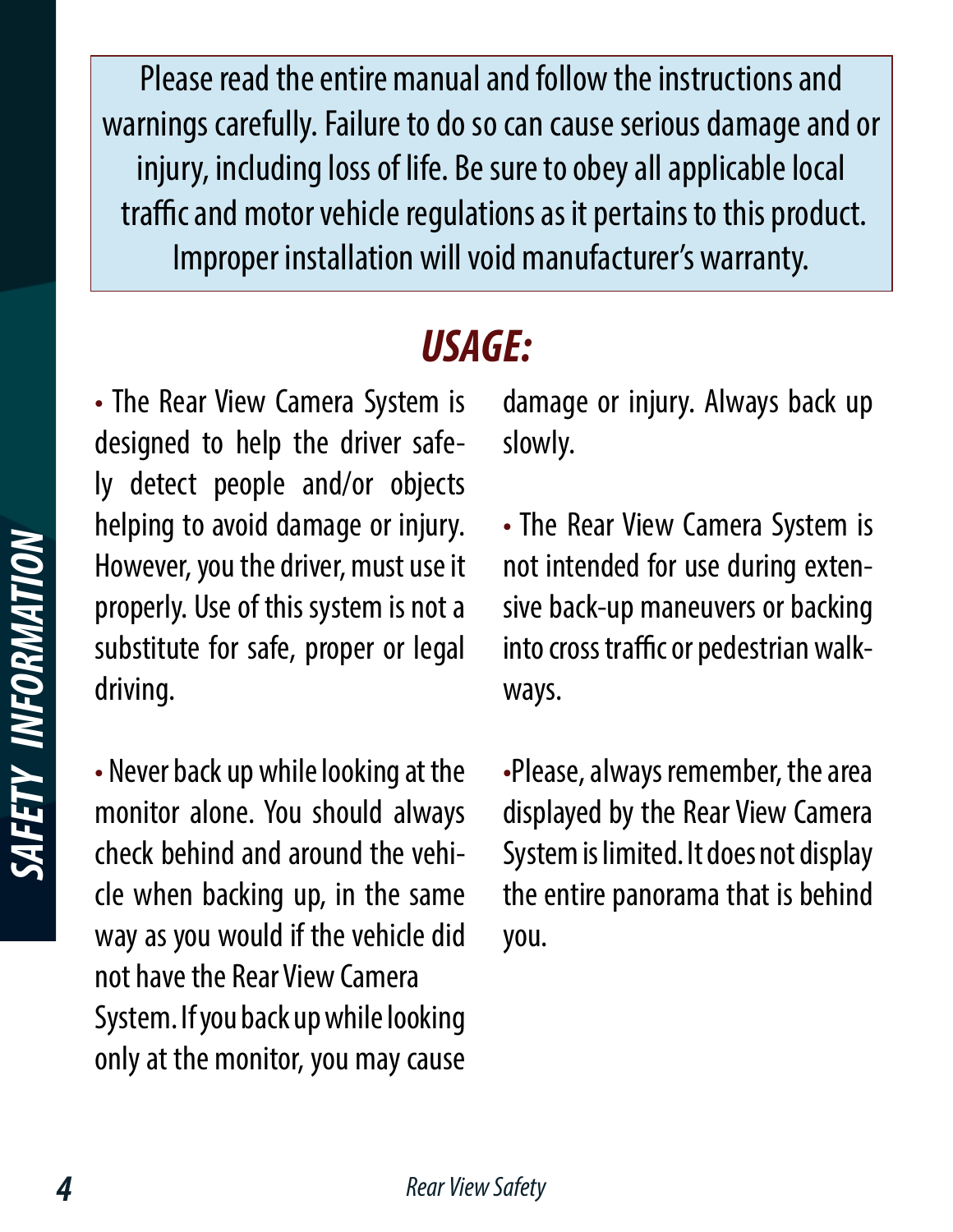# *INSTALLATION:*

• Electric shock or product malfunction may occur if this product is installed incorrectly.

• Use this product within the voltage range specified. Failure to do so can cause electronic shock or product malfunction.

• Take special care when cleaning the monitor.

• Make sure to firmly affix the product before use.

• If smoke or a burning smell is detected, disconnect the system immediately.

• Where the power cable may touch a metal case, cover the cable with a friction tape. A short circuit

or disconnected wire may cause a fire.

• While installing the Rear View System be careful with the wire positioning in order to avoid wire damage.

• The Rear View System should only be used when the vehicle is in reverse.

• Do not watch movies or operate the monitor while driving; as it may cause an accident.

• Do not install the monitor where it may obstruct drivers view or obstruct an air bag device.

• Dropping the unit may cause possible mechanical failure.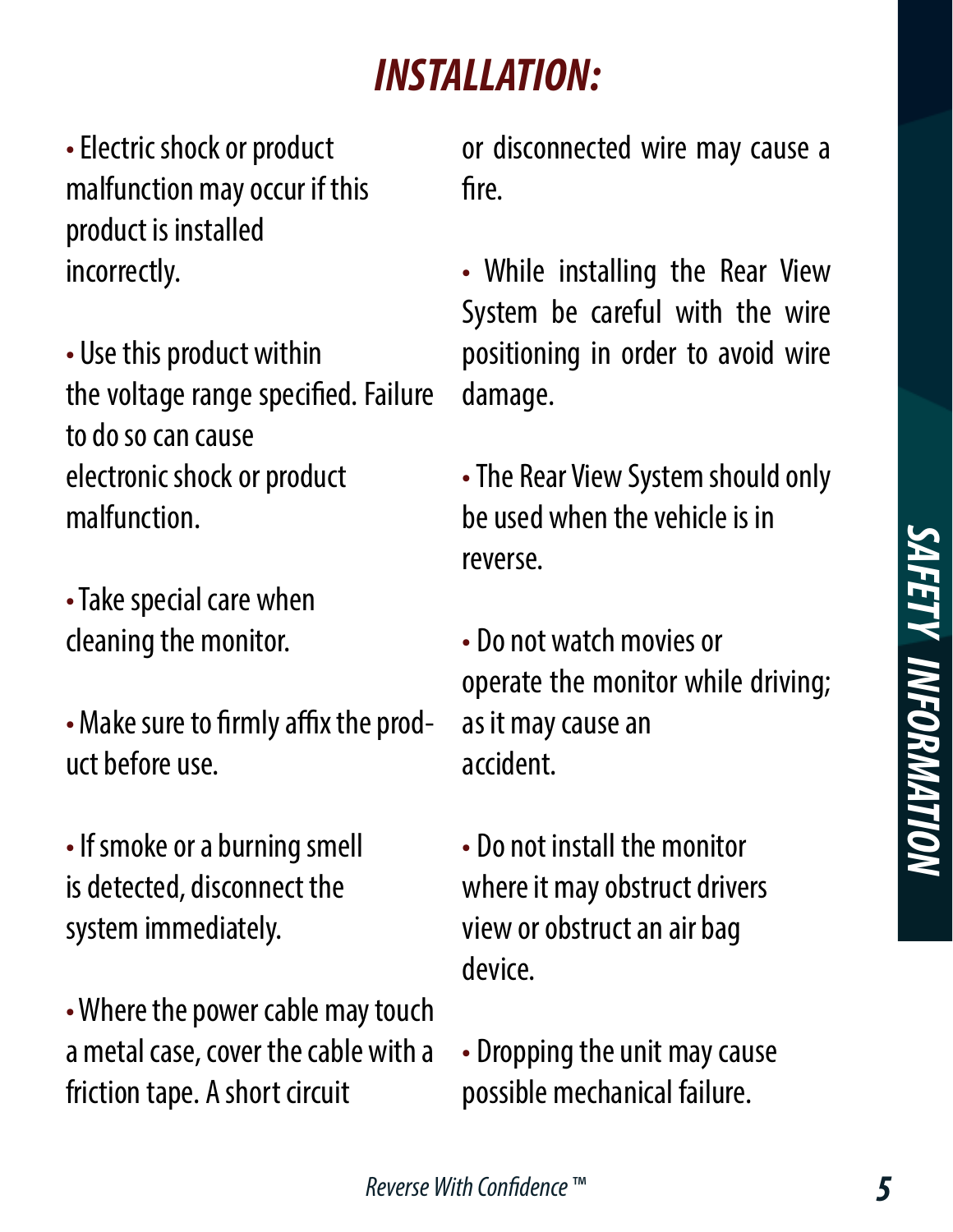*If you have questions about this product, contact:*

*Rear View Safety 1797 Atlantic Avenue Brooklyn, NY 11233 Tel: 1.800.764.1028*

IN NO EVENT SHALL SELLER OR MANUFACTURER BE LIABLE FOR ANY DIRECT OR CONSEQUENTIAL DAMAGES OF ANY NATURE, OR LOSSES OR EXPENSES RESULTING FROM ANY DEFECTIVE PRODUCT OR THE USE OF ANY PRODUCT.

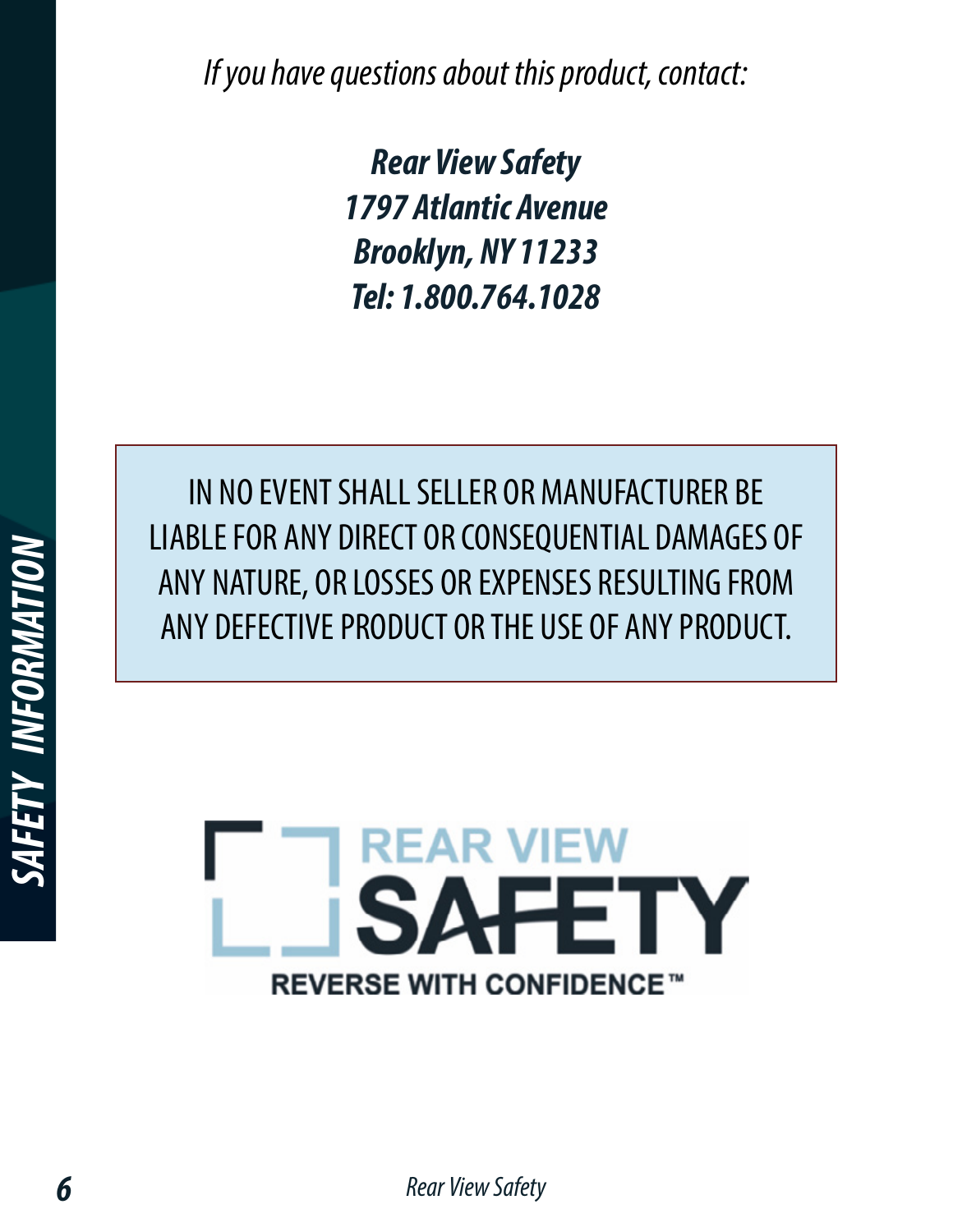BEFORE YOU BEGIN *BEFORE YOU BEGIN*

Before drilling please check that no cable or wiring is on the other side of the wall. Please clamp all wires securely to reduce the possibility of them being damaged while vehicle is in use. Keep all cables away from hot or moving parts and electrical noisy components.

# *We recommend doing a benchmark test before installation to insure that all components are working properly.*

Step 1: Choose the monitor and camera locations.

Step 2: Install all cables in vehicle, when necessary a 0.8 (20mm) hole should be drilled for passing camera cable through vehicles walls. Install split grommets where applicable.

Step 3: Once all cables and wiring have been properly routed, perform a system function test by temporarily connecting the system. If the system seems to not be operating properly see troubleshooting (page 17).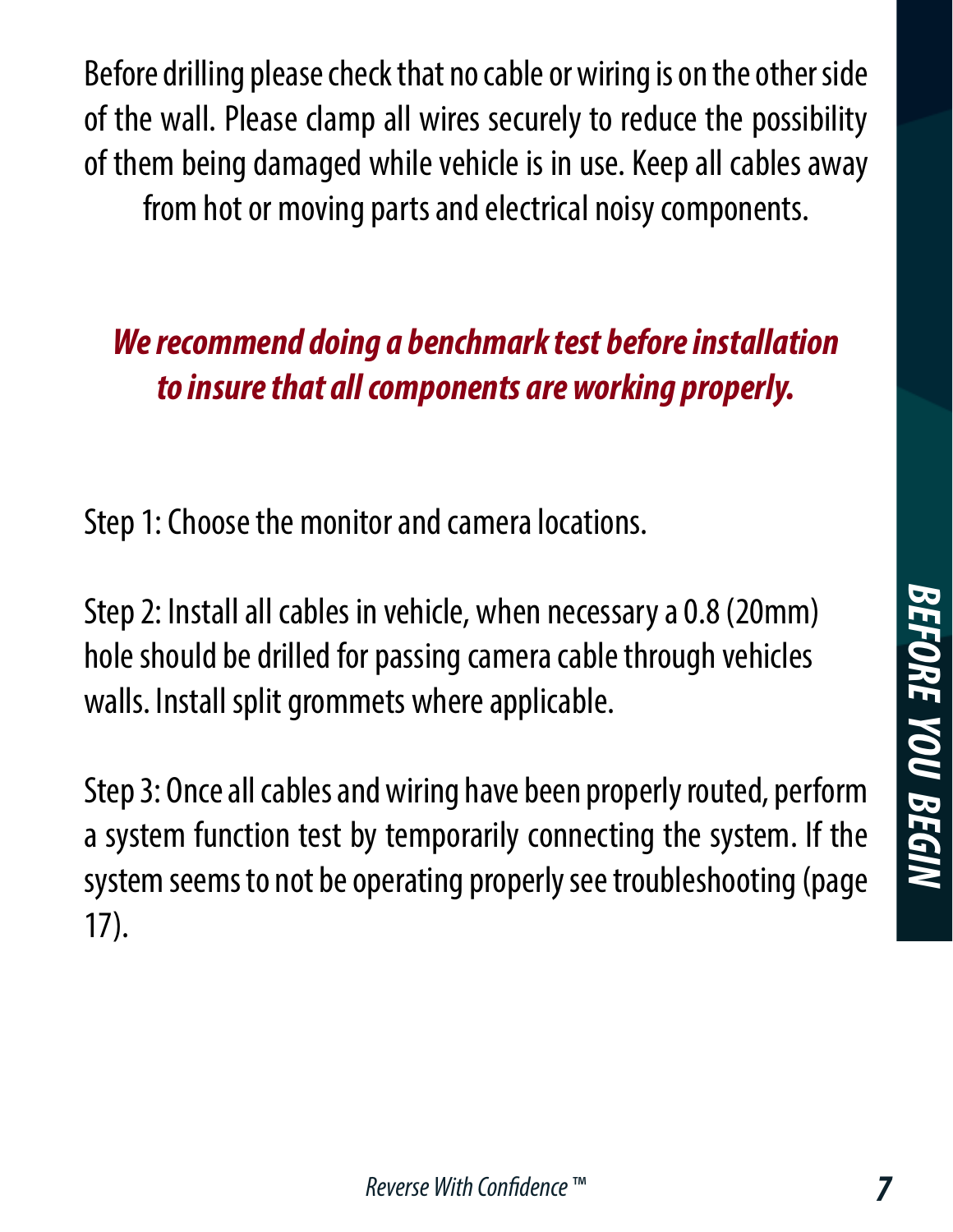#### *Replacement Monitor*

The mirror monitor replaces the existing car mirror. Carefully remove the mirror off the "pin". Slide the replacement mirror on to the pin and secure it with the screw provided (already in the screw hole).Different cars have different brackets. Depending on your vehicle make and manufacturer. There are many methods to remove the original rearview mirror, however, please don't force the mirror off the bracket. The manufacturer will not be responsible for damage caused to your car by wrong installation of the mirror. Figure 1.1

#### *Clip-On Monitor*

1. The Mirror Monitor attaches to the existing rear view mirror in vehicle with the pressurized clips on the back of the monitor. 2. Attach monitor to existing mirror, and adjust mounting angle to allow optimum driver viewing comfort.

#### *Camera & Cable*

Be sure to position the cable properly. The aviation camera cable uses aircraft grade connectors which means the camera cable can be exposed to all weather elements. Do not run the cable over sharp edges, do not kink the cable and keep away from HOT and rotating parts. Fasten all cables and secure all excess cable. Connect camera to the camera extension cable which runs inside the vehicle. Figure 1.2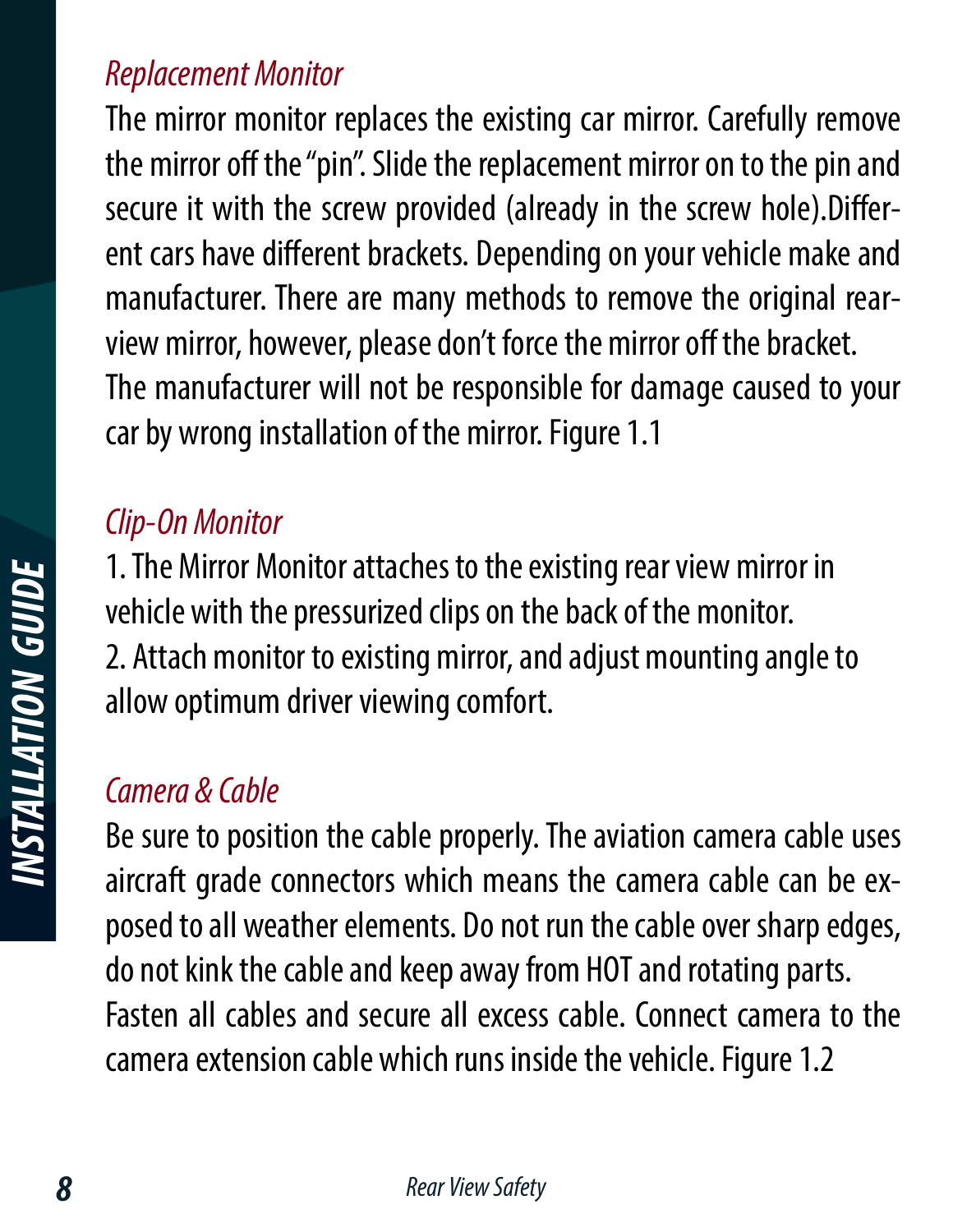After connecting the camera to the "camera cable" the camera should be plugged into AV2 input. Connect the RED 12V power wire to a an ignition power source and the BLACK 12V ground wire to a chassis ground. The GREEN wire is the REVERSE trigger wire. Connect this wire to the vehicle's backup light circuit to activate the rear-view image whenever the vehicle shifts into reverse. To connect a second camera, connect it to AV1 and it can be turned on by pressing the power button on the monitor. Figure 2.1, Figure 2.2

# *Precautions for use of Mirror Monitor*

- *I.* The Mirror Monitor is made of glass. Do not subject it to a mechanical shock by dropping it from a high place, etc.
- *II.* Do not apply excessive force to the monitor surface or the adjoining areas since this may cause the color tone to vary.
- *III.* Clean with a soft dry cloth and/or Windex only.
- *IV.* Do not attempt to disassemble the mirror monitor.

## *Safety*

- Before drilling, be sure no cable or wire is on the other side.
- Feed as much cable as possible into vehicle & clamp securely. This reduces the possibility of cable being hooked or snagged.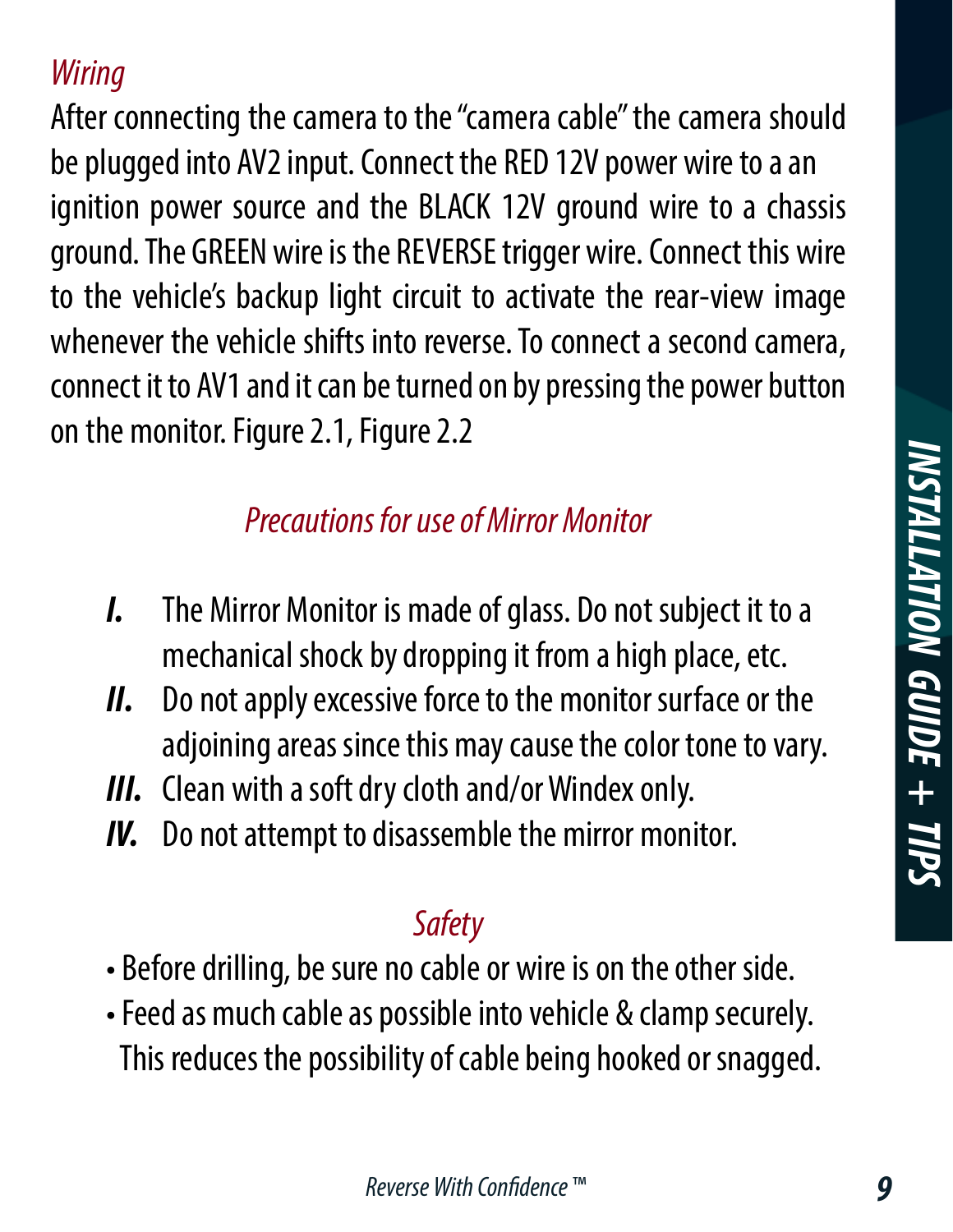## Grid Lines

Generally, to help drivers estimate the distance from obstacles, there are three lines for reference- red, yellow, and green. Those three lines are displayed on the monitor when car is reversing. The green line is 3M from the back of the car and the yellow line is 6.5 ft. The distant red line is 1M from the backside of car while the closed red line is 0.4M. Both reference lines on the left and right should leave 0.2M space from the car.



# **Accuracy**

The accuracy of the grid-lines can vary based on how you angle your camera. Therefore to conpensate for inaccurancies, you can adjust the grid-lines to your camera angle.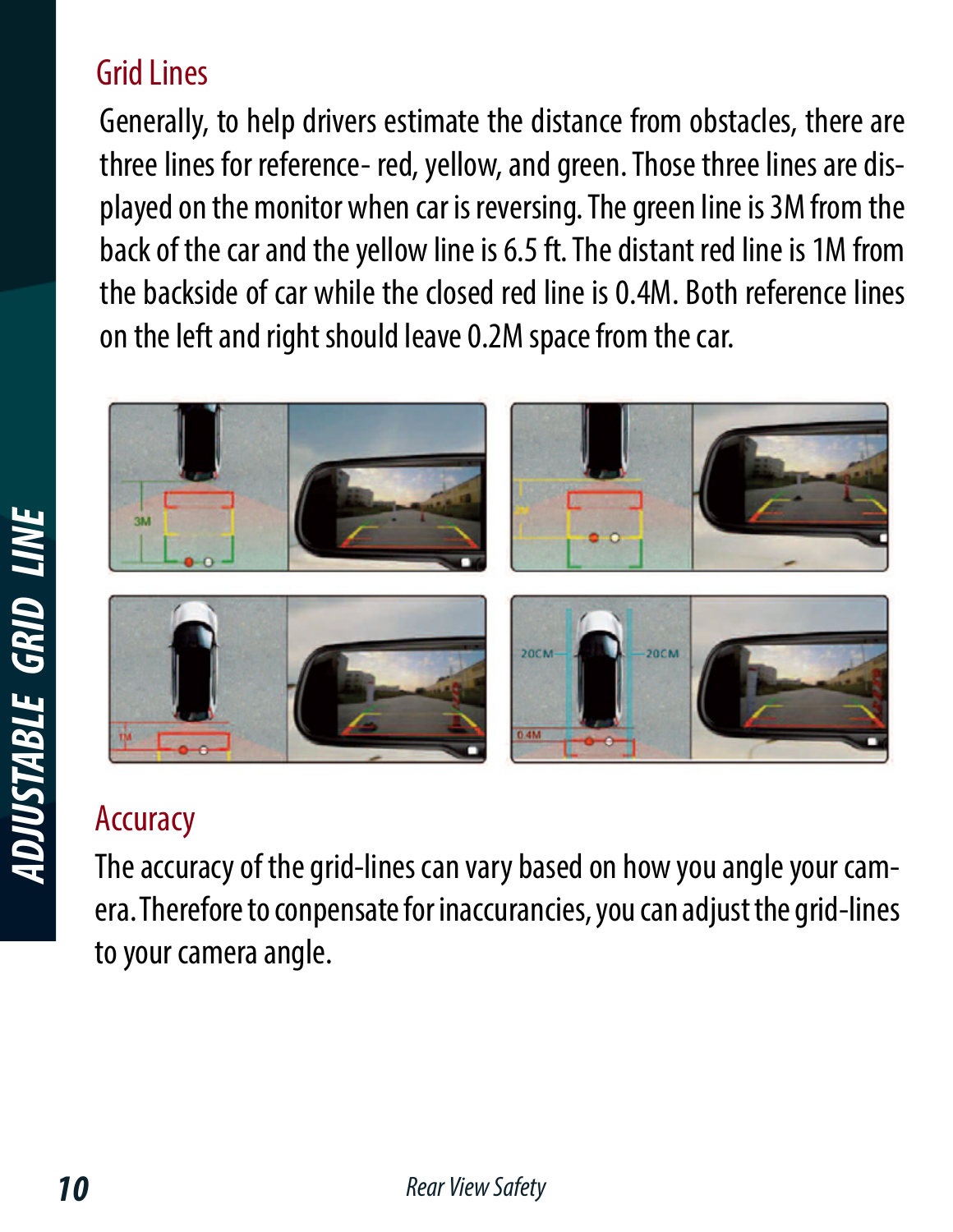



#### *FIGURE 1.1*



## *FIGURE 1.2*

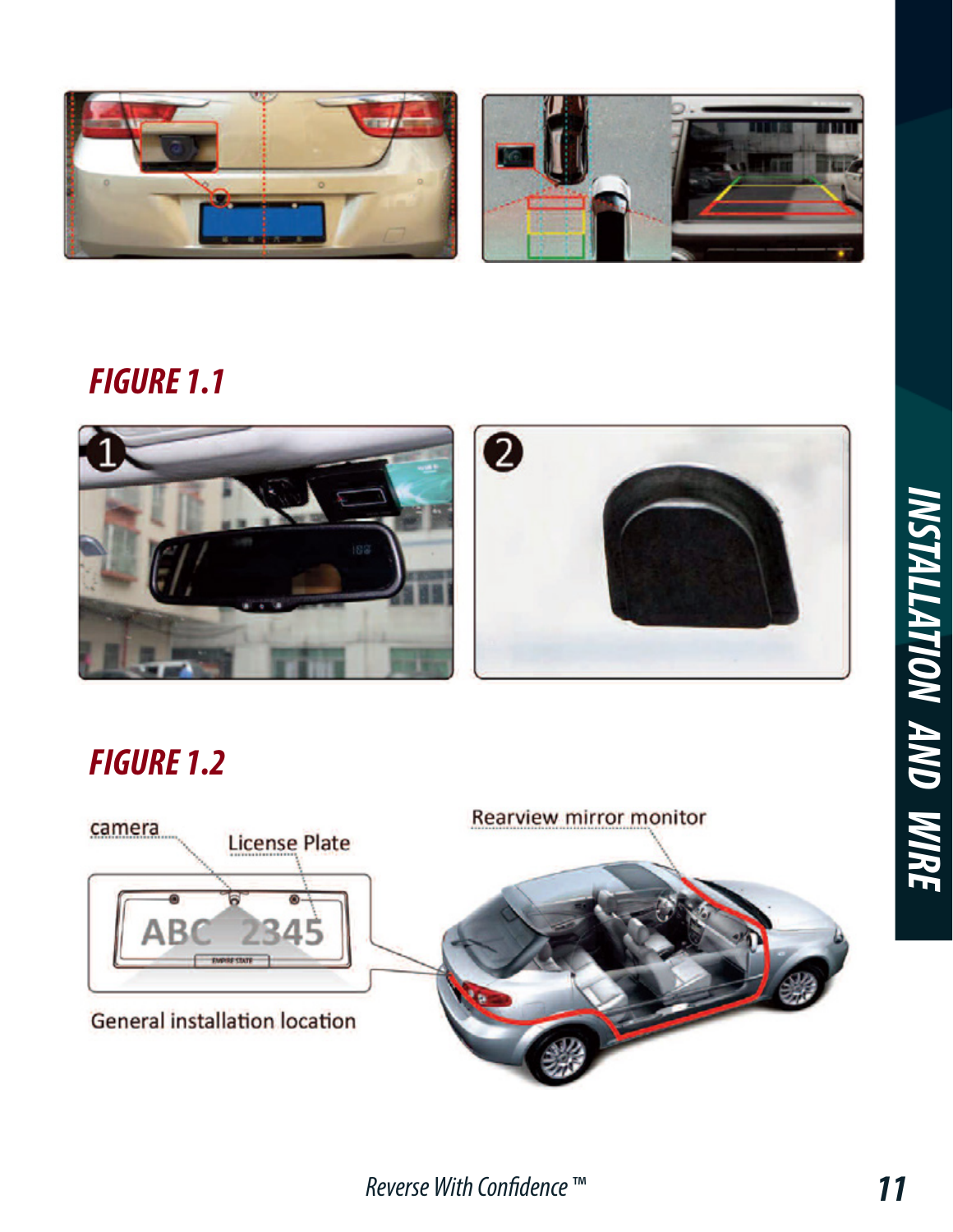#### *FIGURE 2.1*



Black

Green

- 1. RED-Power $(+)$
- 2. YELLOW- Video
- 3. GREEN- Mirror / Normal Imaging
- 4. WHITE- Audio
- 5. BLACK- Ground (-)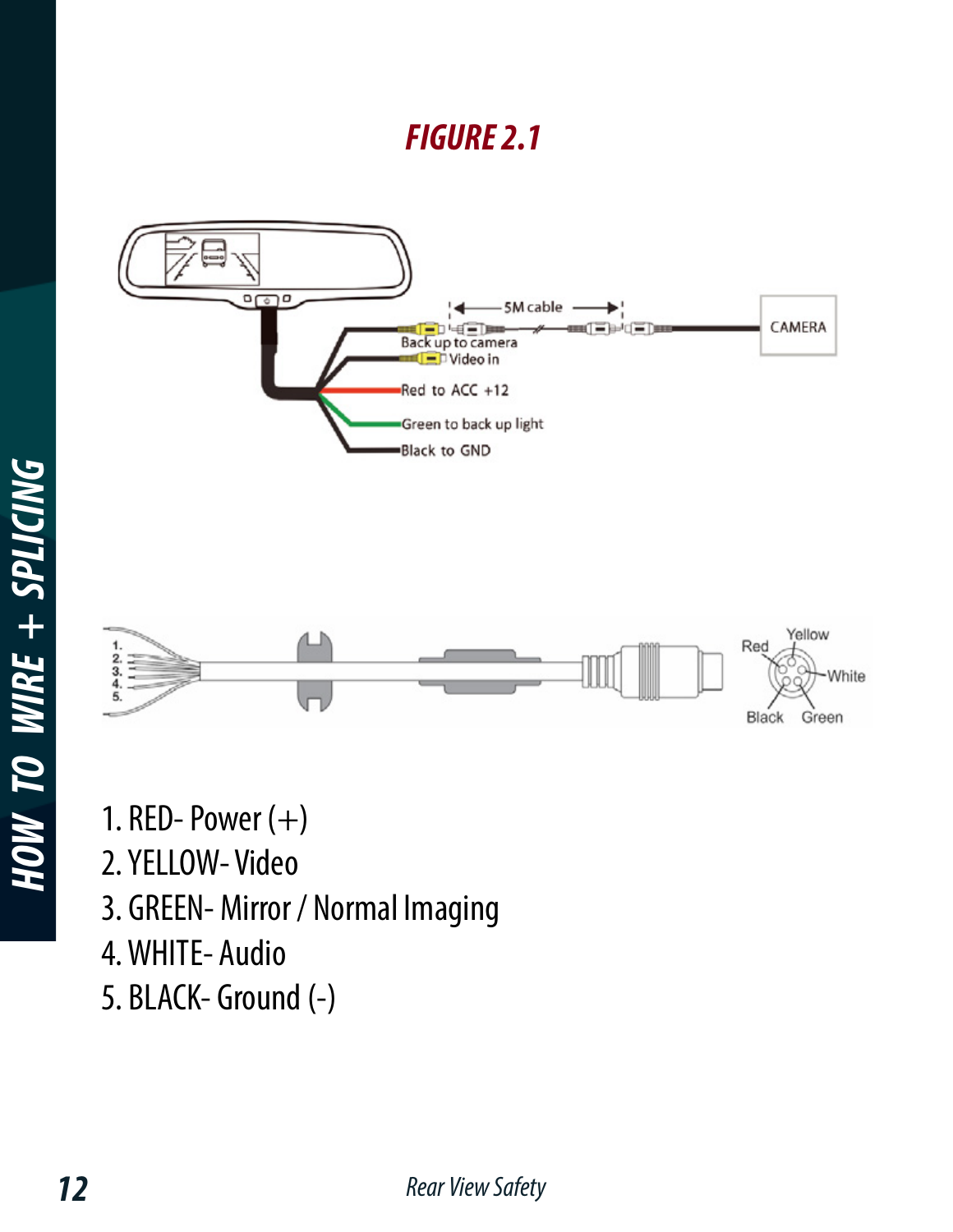## *FIGURE 2.2*

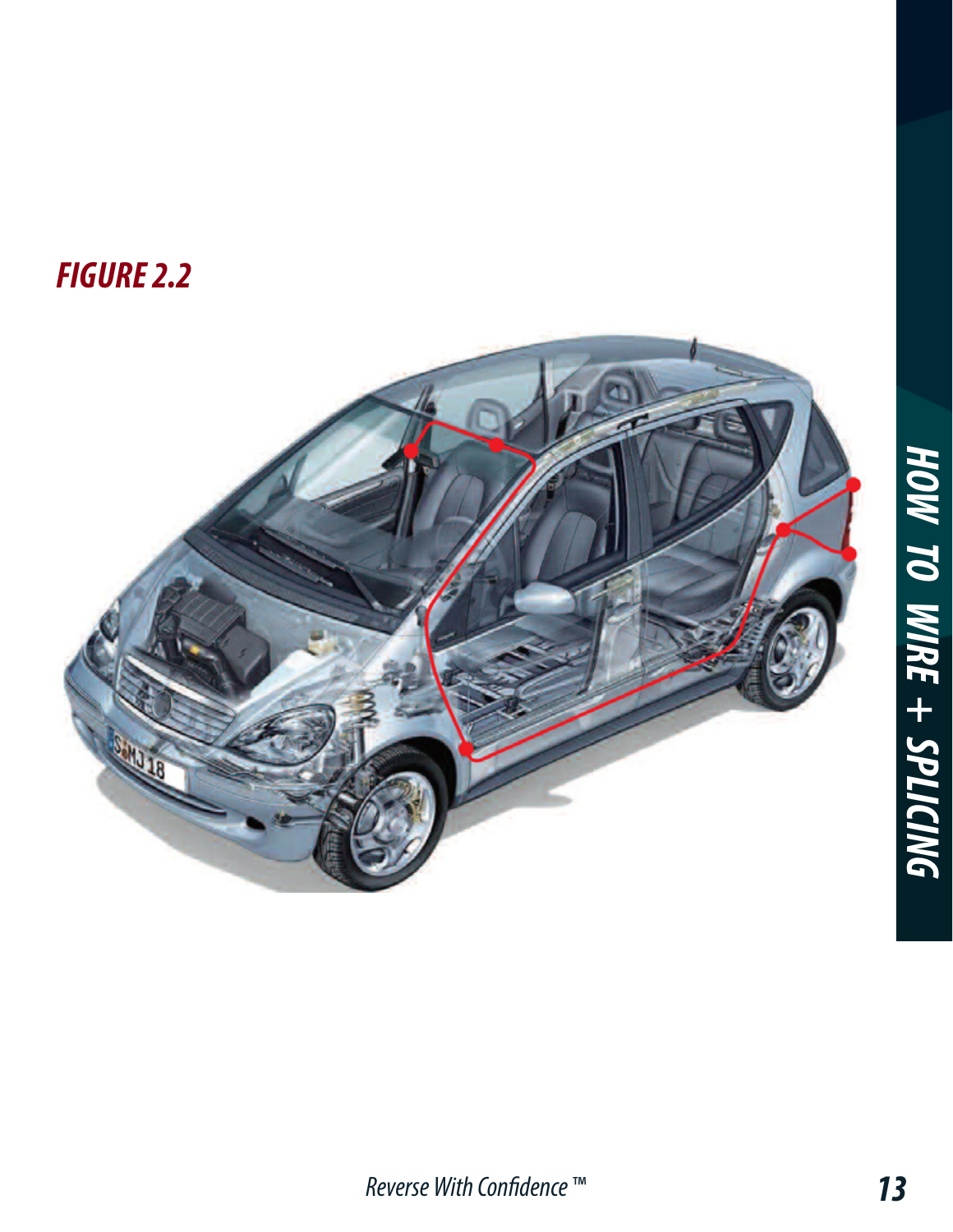#### Auto Dimming

The auto-dimming feature automatically dims the rear view mirror based on brightness from vehicles behind your car. This eliminates glare. This feature works automatically when the car is on.



*AUTO DIMMING*

**AUTO DIMMING**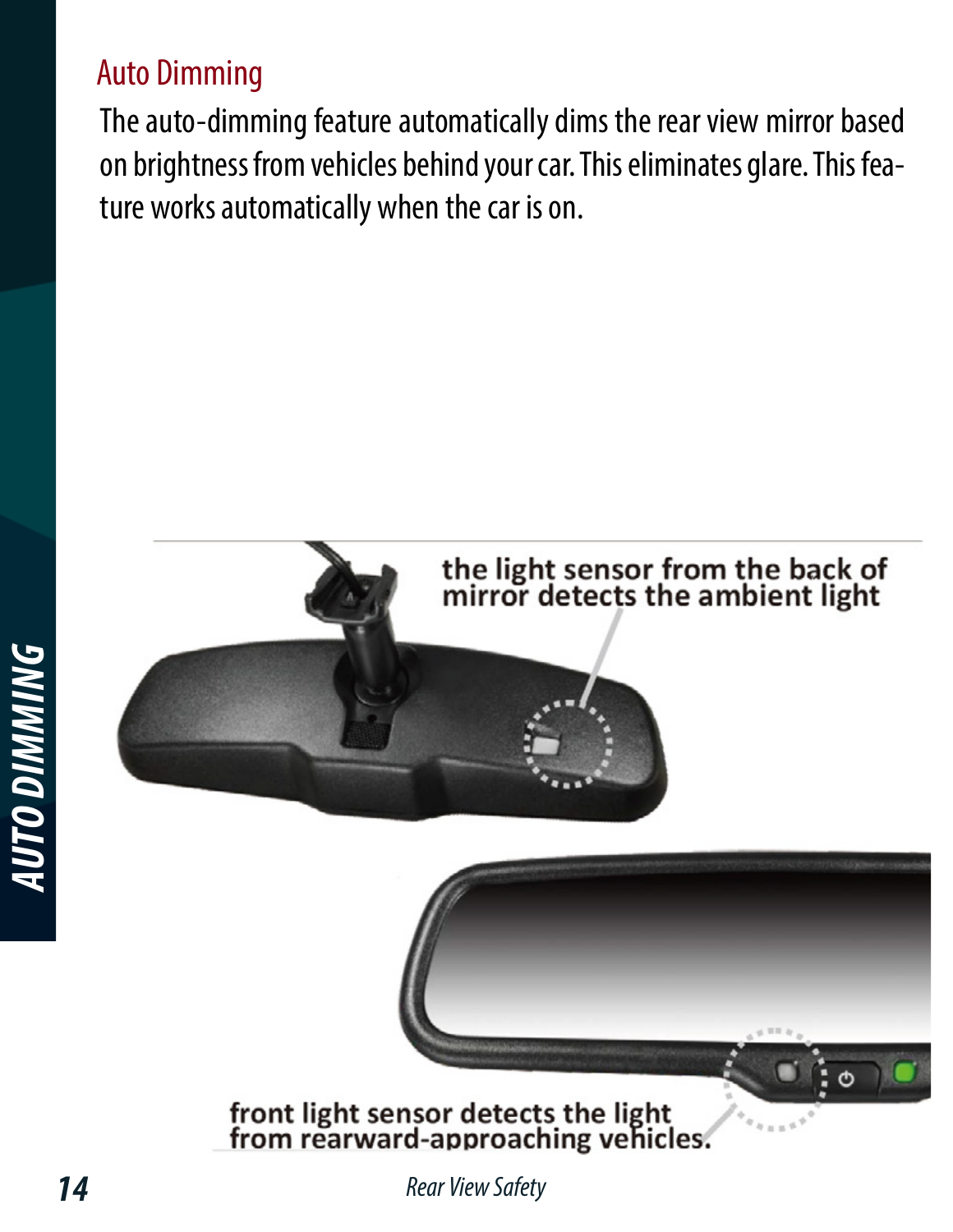# Auto-dimming bleaching state



# Auto-dimming working state

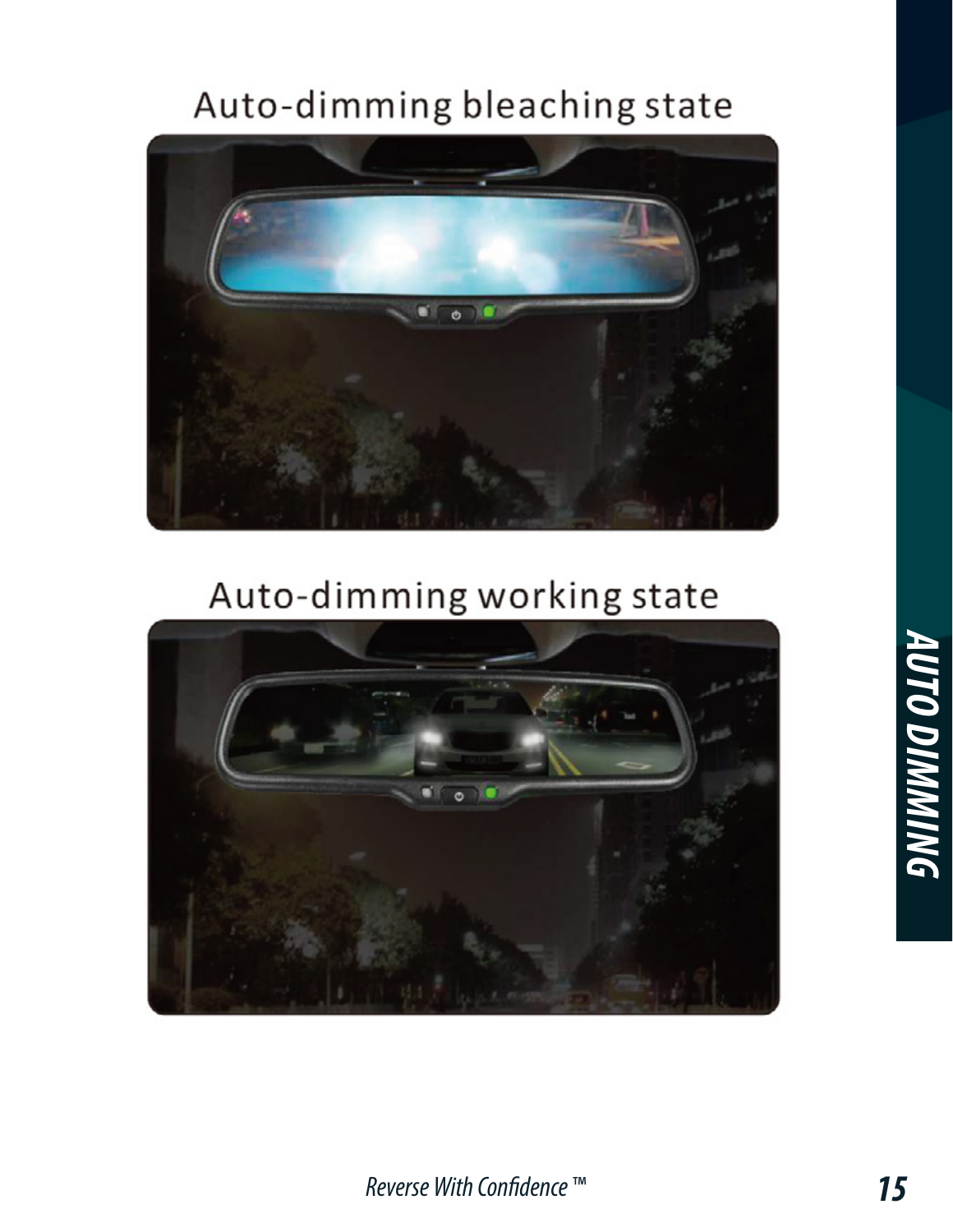#### *About Our Monitor*

| <b>SPECIFICATIONS:</b> |  |
|------------------------|--|
|                        |  |

| <b>Screen Size:</b>        | 4.3''                                                           |
|----------------------------|-----------------------------------------------------------------|
| <b>Display Screen:</b>     | TFT-LCD                                                         |
| <b>Display Resolution:</b> | 400(H)x234(V)                                                   |
| <b>Aspect Ratio:</b>       | 16:9                                                            |
| <b>Color Depth:</b>        | 16.7M dithering                                                 |
| Pixel Pitch (mm)           | 0.219x0.219                                                     |
| <b>Power Consumption:</b>  | 8W                                                              |
| <b>Working Voltage:</b>    | DC12V                                                           |
| <b>Video Input:</b>        | <b>VIDEO-IN to GPS/DVD</b><br>(Default) Camera to backup camera |
| Signal System:             | PAL/Auto/NTSC                                                   |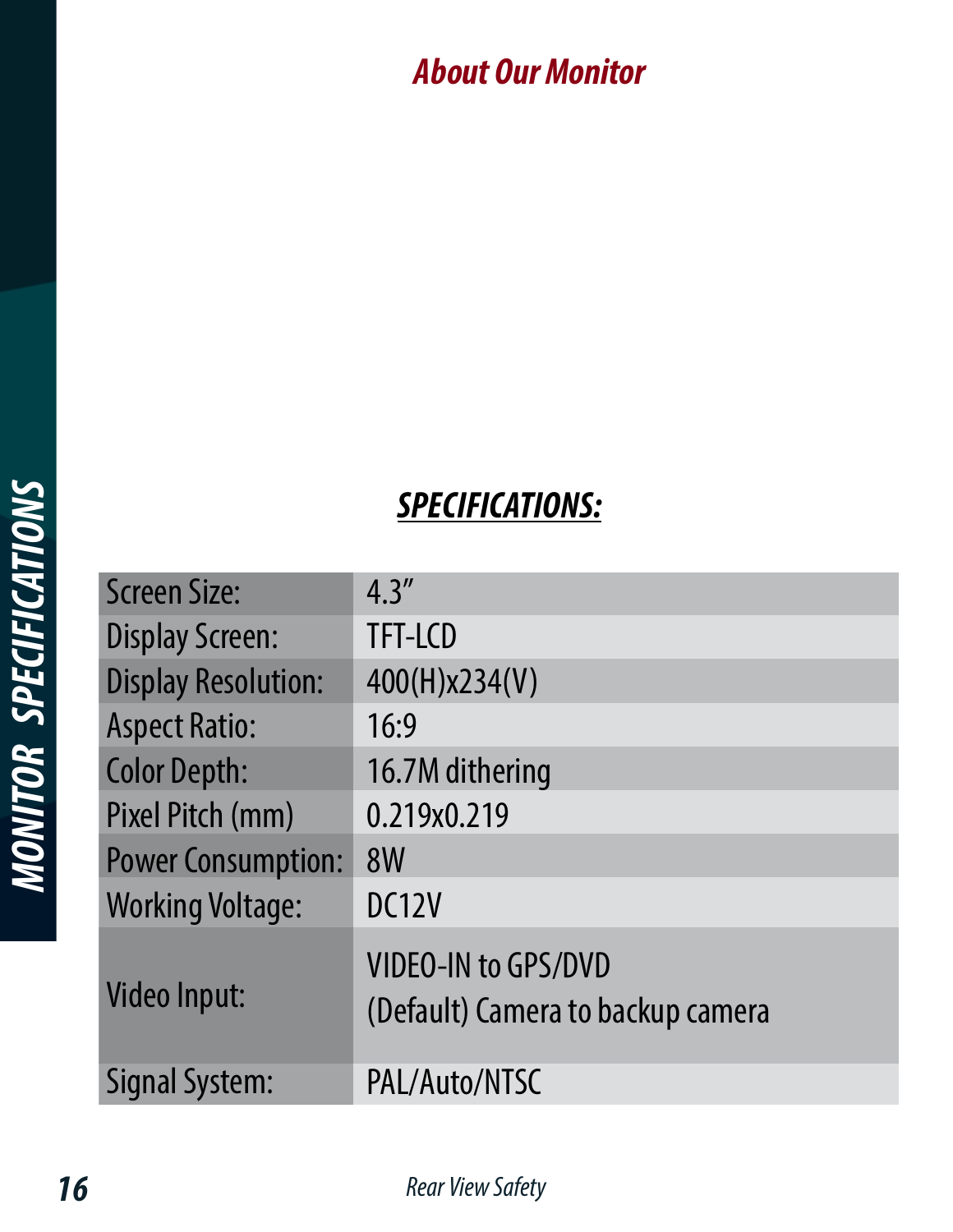#### *No Image On Screen*

• Do a hard reset, unplug all cables and power cables, leave out for 1 minute and then re-connect them

- Check to ensure that the connection to the camera is tight
- Verify camera cable is plugged into port labeled Backup Camera

• Verify that the green positive trigger on power harness is put to power 12v+

• Verify camera is on correct camera input

- Verify cable is connected to monitor
- Verify camera is connected to cable
- Connect known working camera and cable to monitor
- Verify Green trigger is receiving power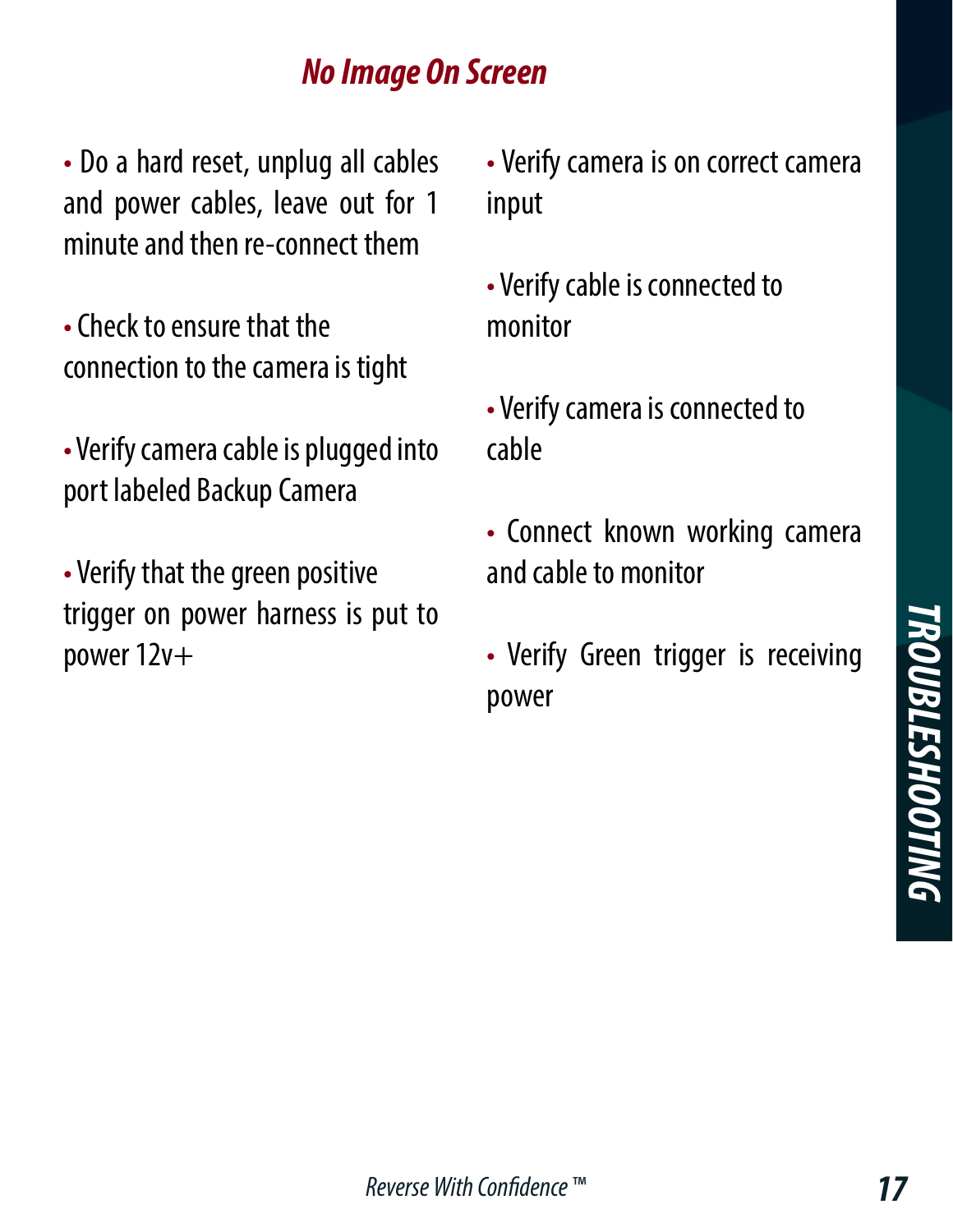#### *ONE YEAR WARRANTY*

REAR VIEW SAFETY, INC. WARRANTS THIS PRODUCT AGAINST MATERIAL DEFECTS FOR A PERIOD OF ONE YEAR FROM DATE OF PURCHASE. WE RESERVE THE RIGHT TO REPAIR OR REPLACE ANY SUCH DEFECTIVE UNIT AT OUR SOLE DISCRETION. REAR VIEW SAFETY, INC. IS NOT RESPONSIBLE FOR A DEFECT IN THE SYSTEM AS A RESULT OF MISUSE, IMPROPER INSTALLATION, DAMAGE OR MISHANDLING OF THE ELECTRONIC COMPONENTS. REAR VIEW SAFETY, INC. IS NOT RESPONSIBLE FOR CONSEQUENTIAL DAMAGES OF ANY KIND. THIS WARRANTY IS VOID IF: DEFECTS IN MATERIALS OR WORKMANSHIP OR DAMAGES RESULT FROM REPAIRS OR ALTERATIONS WHICH HAVE BEEN MADE OR ATTEMPTED BY OTHERS OR THE UNAUTHORIZED USE OF NONCONFORMING PARTS; THE DAMAGE IS DUE TO NORMAL WEAR AND TEAR, THIS DAMAGE IS DUE TO ABUSE, IMPROPER MAINTENANCE, NEGLECT OR ACCIDENT; OR THE DAMAGE IS DUE TO USE OF THE REAR VIEW SAFETY, INC. SYSTEM AFTER PARTIAL FAILURE OR USE WITH IMPROPER ACCESSORIES.

#### *WARRANTY PERFORMANCE*

DURING THE ABOVE WARRANTY PERIOD, SHOULD YOUR REAR VIEW SAFETY PRODUCT EXHIBIT A DEFECT IN MATERIAL OR WORKMANSHIP, SUCH DEFECT WILL BE REPAIRED WHEN THE COMPLETE REAR VIEW SAFETY, INC. PRODUCT IS RETURNED, POSTAGE PREPAID AND INSURED, TO REAR VIEW SAFETY, INC. OTHER THAN THE POSTAGE AND INSURANCE REQUIREMENT, NO CHARGE WILL BE MADE FOR REPAIRS COVERED BY THIS WARRANTY.

#### *WARRANTY DISCLAIMERS*

NO WARRANTY, ORAL OR WRITTEN, EXPRESSED OR IMPLIED, OTHER THE ABOVE WARRANTY IS MADE WITH REGARD TO THIS REAR VIEW SAFETY, INC. REAR VIEW SAFETY, INC. DISCLAIMS ANY IMPLIED WARRANTY OR MERCHANT-ABILITY OR FITNESS FOR A PARTICULAR USE OR PURPOSE AND ALL OTHER WARRANTIES IN NO EVENT SHALL REAR VIEW SAFETY. INC. LIABLE FOR ANY INCIDENTAL, SPECIAL, CONSEQUENTIAL, OR PUNITIVE DAMAGES OR FOR ANY COSTS, ATTORNEY FEES, EXPENSES, LOSSES OR DELAYS ALLEGED TO BE AS A CONSEQUENCE OF ANY DAMAGE TO, FAILURE OF, OR DEFECT IN ANY PRODUCT INCLUDING, BUT NOT LIMITED TO, ANY CLAIMS FOR LOSS OF PROFITS.

*WARRANTY*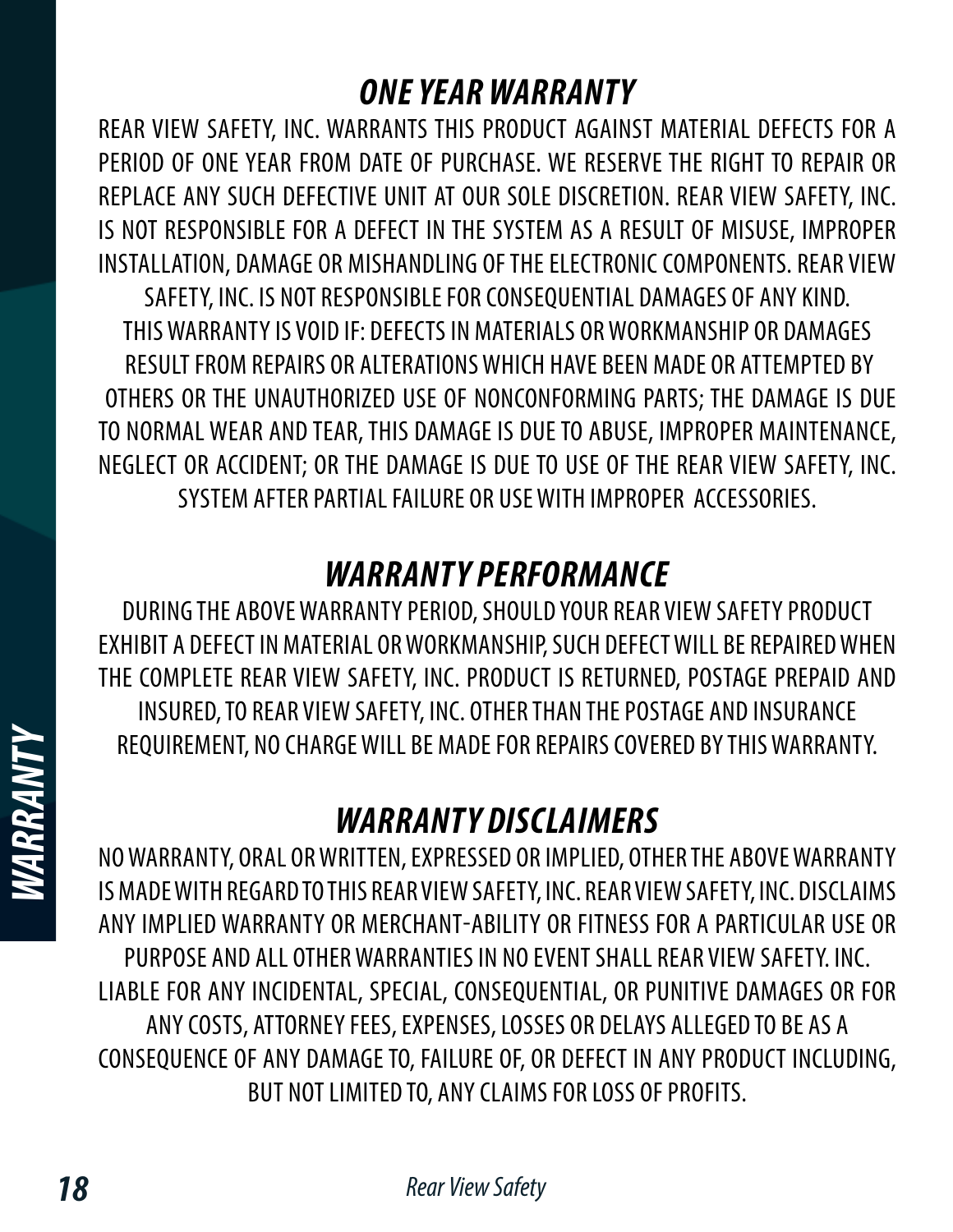#### *DISCLAIMER*

REAR VIEW SAFETY AND/OR ITS AFFILIATES DOES NOT GUARANTEE OR PROMISE THAT THE USER OF OUR SYSTEMS WILL NOT BE IN/PART OF AN ACCIDENT OR OTHERWISE NOT COLLIDE WITH AN OBJECT AND/OR PERSON. OUR SYSTEMS ARE NOT A SUBSTITUTE FOR CAREFUL AND CAUTIOUS DRIVING OR FOR THE CONSISTENT ADHERENCE TO ALL APPLICABLE TRAFFIC LAWS AND MOTOR VEHICLE SAFETY REGULATIONS. THE REAR VIEW SAFETY PRODUCTS ARE

NOT A SUBSTITUTE FOR REARVIEW MIRRORS OR FOR ANY OTHER MOTOR VEHICLE EQUIPMENT MANDATED BY LAW. OUR CAMERA SYSTEMS HAVE A LIMITED FIELD OF VISION AND DO NOT PROVIDE A COMPREHENSIVE VIEW OF THE REAR OR SIDE AREA OF THE VEHICLE. ALWAYS MAKE SURE TO LOOK AROUND YOUR VEHICLE AND USE YOUR MIRRORS TO CONFIRM REARWARD CLEARANCE AND THAT YOUR VEHICLE CAN MANEUVER SAFELY. REAR VIEW

 SAFETY AND/OR ITS AFFILIATES SHALL HAVE NO RESPONSIBILITY OR LIABILITY FOR DAMAGE AND/OR INJURY RESULTING FROM ACCIDENTS OCCURRING WITH VEHICLES HAVING SOME OF REAR VIEW SAFETY PRODUCTS INSTALLED AND REAR VIEW SAFETY AND/ OR ITS AFFILIATES, THE MANUFACTURER, DISTRIBUTOR AND SELLER SHALL NOT BE LIABLE FOR ANY INJURY, LOSS OR DAMAGE, INCIDENTAL OR CONSEQUENTIAL, ARISING OUT OF THE USE OR INTENDED USE OF THE PRODUCT. IN NO EVENT SHALL REAR VIEW SAFETY AND/OR ITS AFFILIATES HAVE ANY LIABILITY FOR ANY LOSSES (WHETHER DIRECT OR INDIRECT, IN CONTRACT, TORT OR OTHERWISE) INCURRED IN CONNECTION WITH THE SYSTEMS, INCLUDING BUT NOT LIMITED TO DAMAGED PROPERTY, PERSONAL INJURY AND/OR LOSS OF LIFE. NEITHER SHALL REAR VIEW SAFETY AND/OR ITS AFFILIATES HAVE ANY RESPONSIBILITY FOR ANY DECISION, ACTION OR INACTION TAKEN BY ANY PERSON IN RELIANCE ON REAR VIEW SAFETY SYSTEMS, OR FOR ANY DELAYS, INACCURACIES AND/OR ERRORS IN CONNECTION WITH OUR SYSTEMS FUNCTIONS.